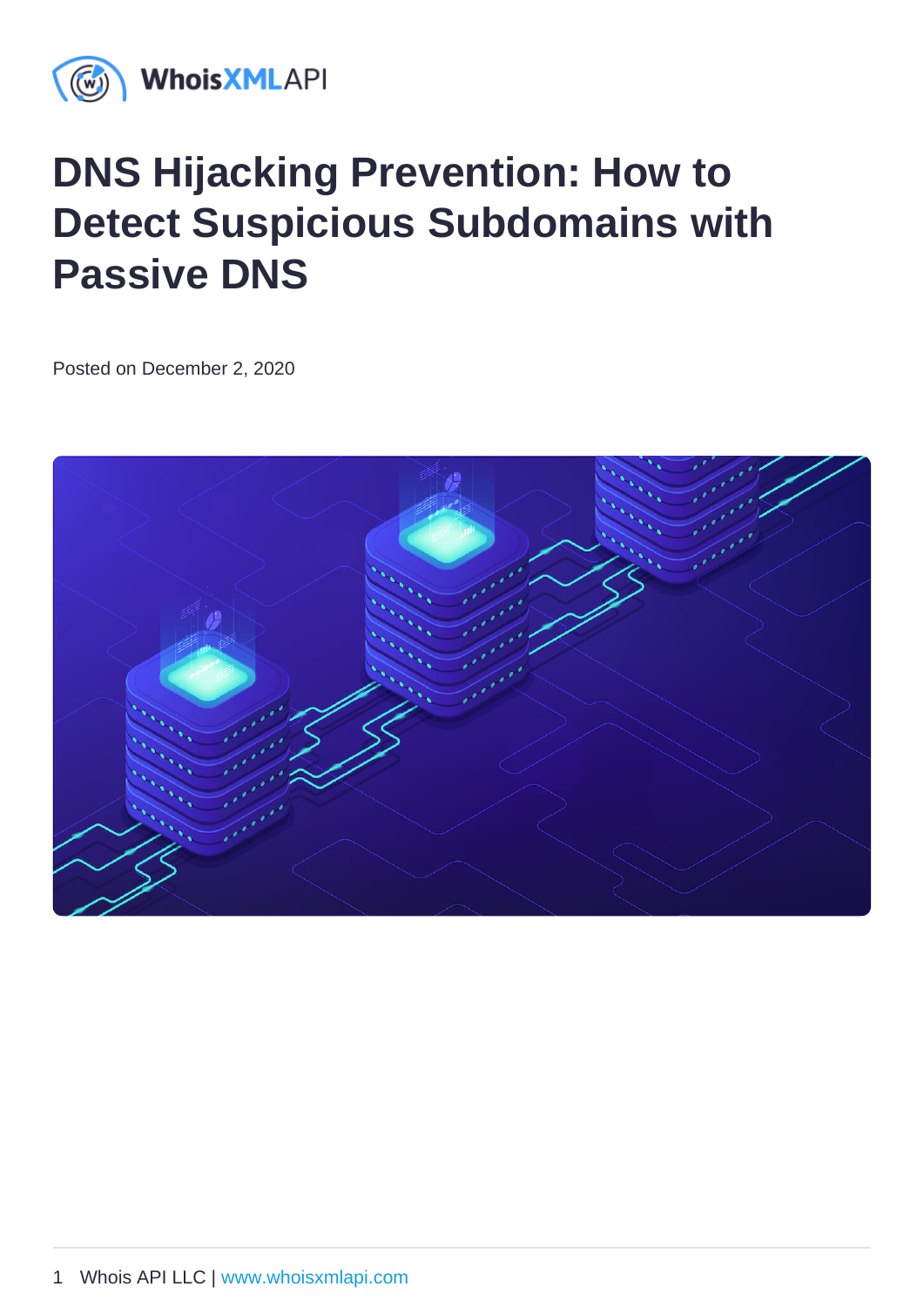Earlier this year, we saw [several cyberattacks](https://www.reuters.com/article/us-cyber-attack-hijack-exclusive/exclusive-hackers-acting-in-turkeys-interests-believed-to-be-behind-recent-cyberattacks-sources-idUSKBN1ZQ10X) target European and Middle Eastern governments and other organizations. Their modus operandi? DNS hijacking. The attackers intercepted Internet traffic going to the victimized websites, likely enabling them to obtain unauthorized access to the intended targets' networks.

That's just one of the many occasions when organizations fell prey to DNS hijacking attacks. More can succumb to the threat if we're to consider that [34% more companies](https://secureops.com/blog-dns-hijacking/) in 2019 alone suffered from a DNS attack (not limited to DNS hijacking) compared to 2018, costing each victim an average of almost \$1.1 million.

DNS hijacking notably occurs when hackers tamper with the Domain Name System (DNS) to redirect a target website's visitors to fake login pages designed to capture their passwords and other information they may unknowingly fill in.

But to what extent can DNS hijacking affect organizations with a widespread online presence?

This post aims to answer this question by looking into eBay's potential domain attack surface and the numerous subdomains that contain its brand aided by [passive DNS](https://reverse-ip.whoisxmlapi.com/database) and publicly accessible data.

## The Numbers

We used three intelligence sources for this particular study, namely:

- PhishTank: Partial list of verified eBay-related phishing URLs (limited to online or active) between 6 January and 18 November 2020.
- WhoisXML DNS Database Feed: Large sample of subdomains that contain the text string "ebay."
- AbuseIPDB: List of IP addresses that 10% of the total number of subdomains obtained from DNS Database Download resolved to.

We collected a total of 204 confirmed active phishing URLs that contained the text string "ebay" or its misspelled iteration, reported between 6 January and 18 November 2020 from PhishTank. All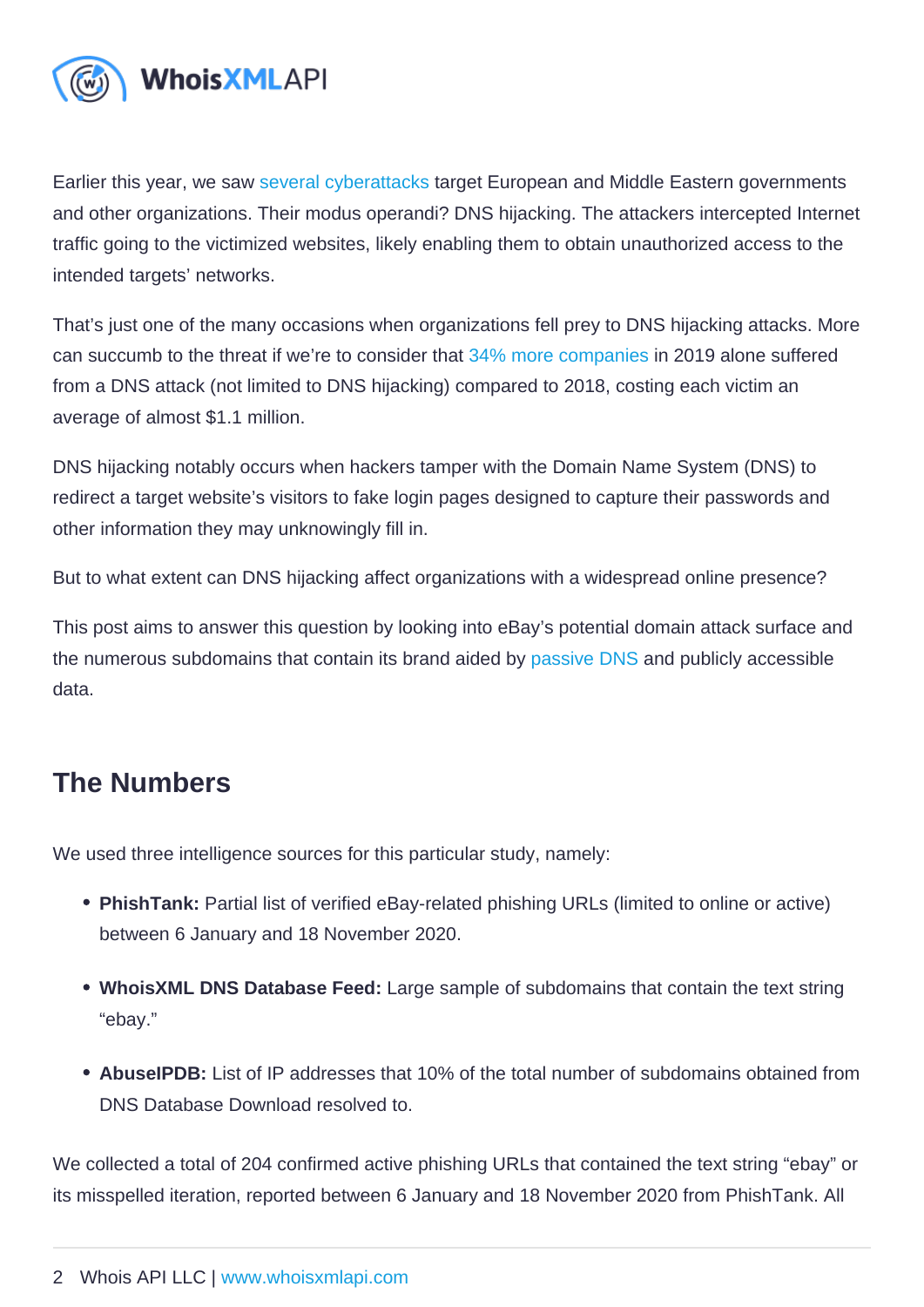these could have figured in various scams throughout the year. Examples include:

- http[:]//ebay-diskussionsforen-clubs-de[.]aydinfidancilik[.]com/index[.]php reported on 3 November 2020
- https[:]//www[.]view-shop[.]net/ebay[.]co[.]uk/?REDACTED reported on 1 October 2020
- https[:]//pgmm[.]club/store[.]ebay[.]de/?REDACTED reported on 30 September 2020
- https[:]//itms-4[.]co[.]uk/eBay-items-48718632/ reported on 25 September 2020
- https[:]//ebay[.]dll[.]singin[.]pms-mingkee[.]com/edy/ reported on 14 September 2020
- https[:]//drrosu[.]ro/store[.]ebay[.]es/ reported on 4 September 2020

DNS Database Download, meanwhile, provided us with a list of 4,330 subdomains containing the text string "ebay." These subdomains resolved to 6,013 IP addresses.

## The Lowdown

No blacklist is fully comprehensive, and some may contain more or different indicators of compromise (IoCs) than others based on how their data was collected. That is why it is advisable to obtain information from as many threat intelligence sources as possible, both internal and external alike.

External Data: From a Publicly Accessible Threat Intelligence Source

Without subscribing to or constantly monitoring phishing blacklist sites like PhishTank, organizations and users may think they are liaising with eBay through the 204 confirmed phishing URLs when they're actually dealing with pages specially crafted by threat actors to scam them.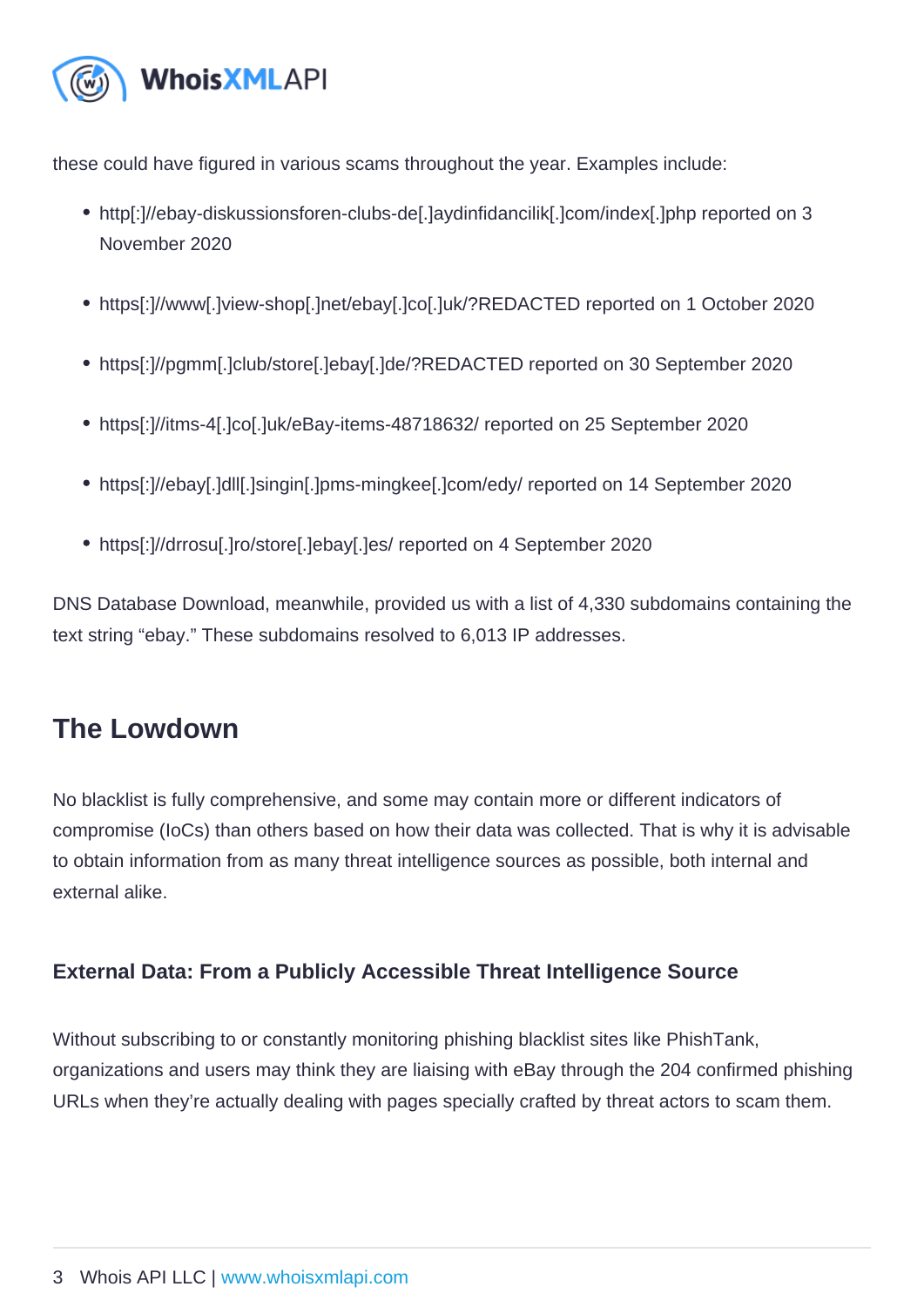Take a look at http[:]//signin[.]eby[.]de[.]4dyrkjyyvxkxeou[.]arcseam[.]com[.]au, for instance. It is a verified phishing website, according to PhishTank.

### Fake eBay page when users click http[:]//signin[.]eby[.]de[.]4dyrkjyyvxkxeou[.]arcseam[.]com[.]au from PhishTank

While "ebay" was misspelled in the URL, the use of the eBay logo and the page's uncanny resemblance (down to the security service provider details in the footer) to the real eBay login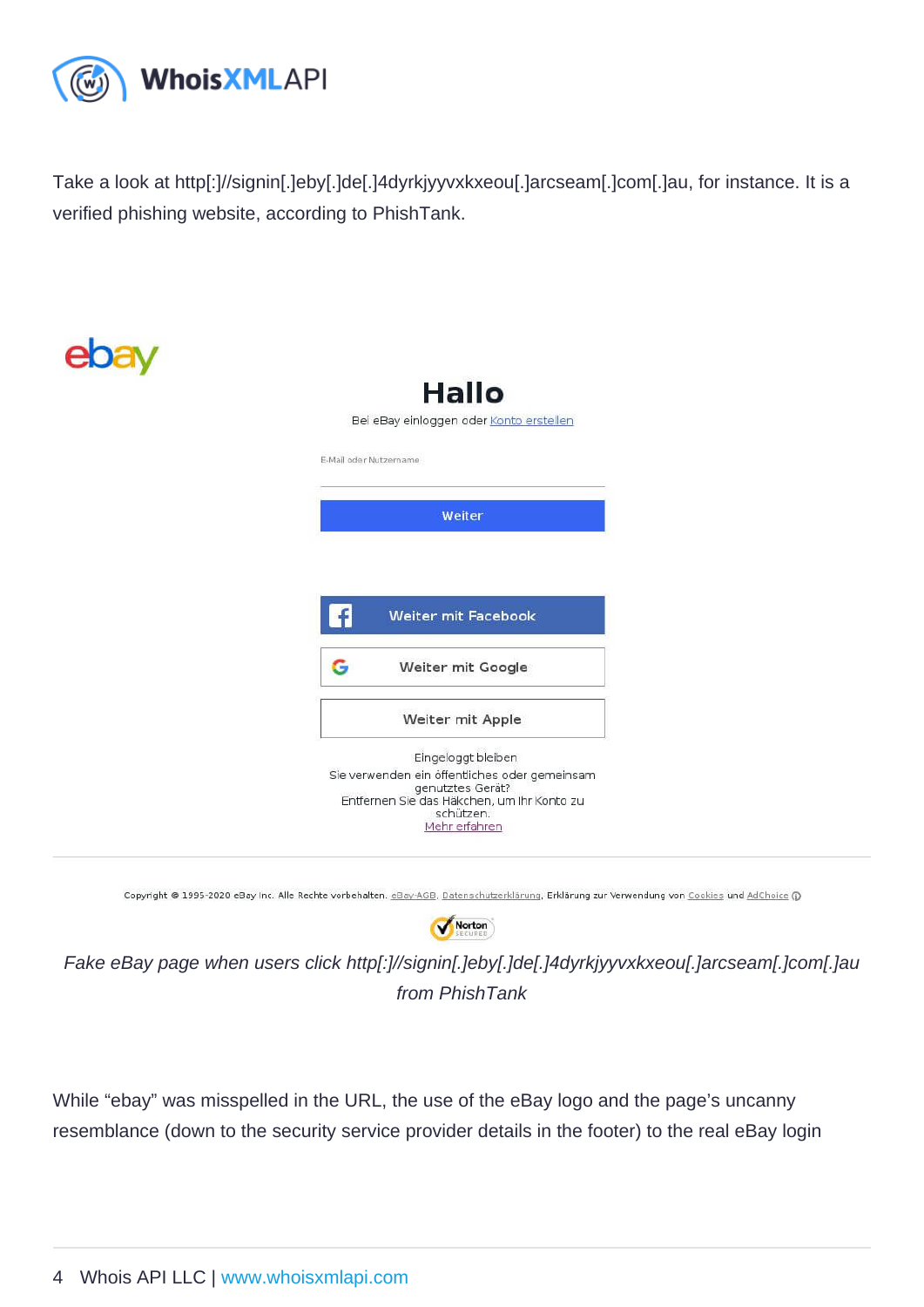page could be enough to fool one into thinking they're signing in to the real deal.

Real eBay login page when users click "Sign in" on ebay[.]com

#### Internal Data: From a Passive DNS Database

Apart from enlisting the help of publicly accessible threat databases, organizations can also benefit from access to a robust passive DNS database. Doing so would help them cover potentially harmful domains and subdomains that have yet to be publicly identified as IoCs.

As was mentioned earlier, we obtained 4,330 subdomains that contained the text string "ebay" which resolved to 6,013 IP addresses from our passive DNS database.

We subjected 10% of the subdomains and their corresponding IP addresses to further scrutiny. We ended up with a reduced sample containing 433 subdomains and 917 IP addresses.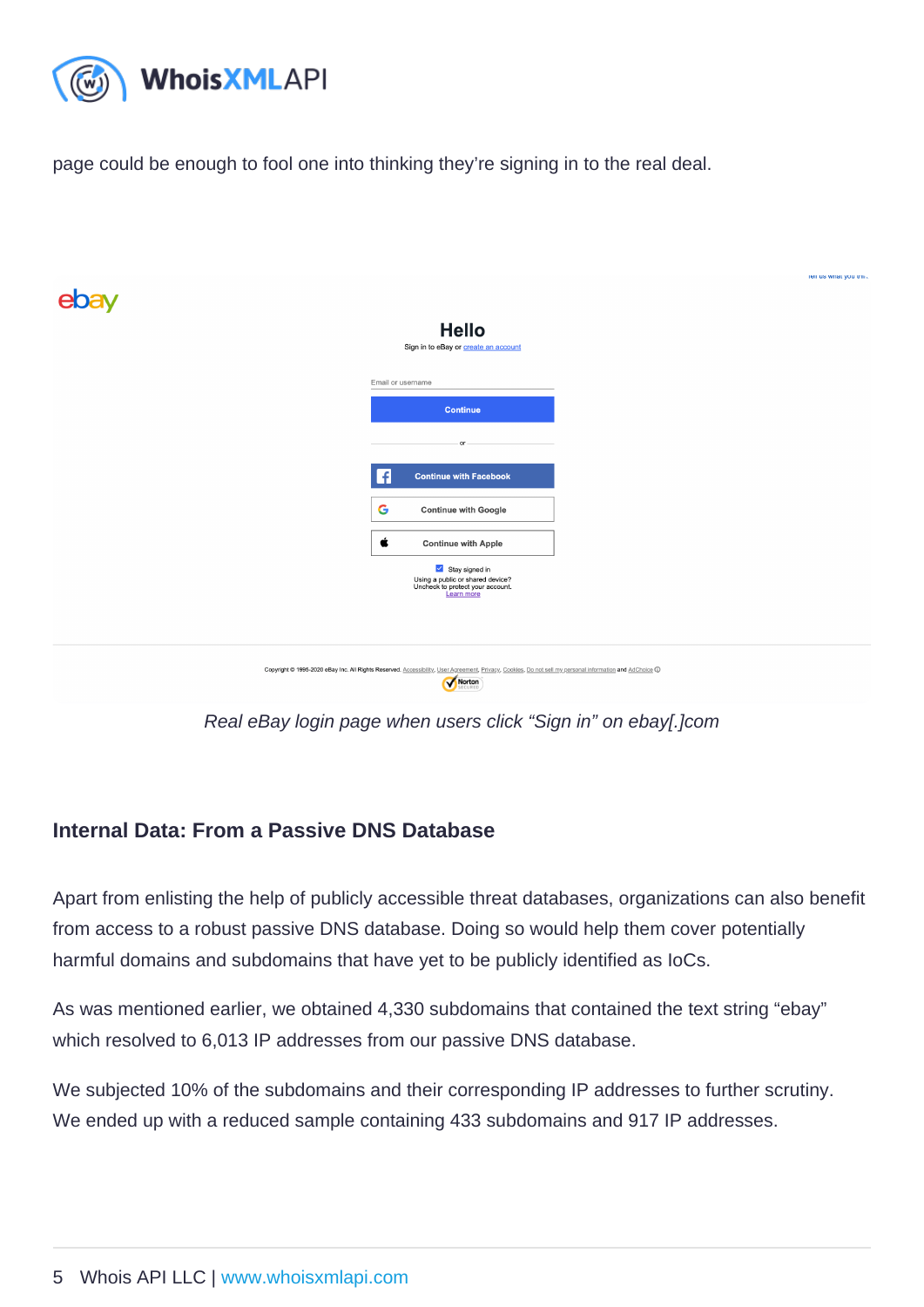Checking each of the 917 IP addresses on AbuseIPDB allowed us to determine that 122 were suspicious and may require blacklisting.

The table below lists the top 10 IP addresses based on the number of times they were reported on AbuseIPDB, along with the subdomains that pointed to them.

| <b>IP Address</b>     | Number of<br><b>Times</b><br>Reported on<br>AbuselPDB | Subdomain                                         |
|-----------------------|-------------------------------------------------------|---------------------------------------------------|
| 208[.]91[.]197[.]27   | 196                                                   | signin[.]ebay[.]it[.]izarbrokers[.]com            |
| 199[.]59[.]242[.]153  | 140                                                   | accedi[.]ebay[.]it[.]spamed[.]co                  |
| 204[.]11[.]56[.]48    | 110                                                   | keepkey[.]ebay[.]detailsfoundhere[.]com           |
|                       |                                                       | autodiscover[.]ebay[.]omega-aluminium[.]com       |
|                       |                                                       | www[.]cryptosteel[.]ebay[.]detailsfoundhere[.]com |
|                       |                                                       | www[.]keepkey[.]ebay[.]detailsfoundhere[.]com     |
|                       |                                                       | www[.]nanos[.]ebay[.]detailsfoundhere[.]com       |
|                       |                                                       | mail[.]ebay[.]omega-aluminium[.]com               |
|                       |                                                       | www[.]trezor[.]ebay[.]detailsfoundhere[.]com      |
|                       |                                                       | trezor[.]ebay[.]detailsfoundhere[.]com            |
| 204[.]11[.]58[.]194   | 89                                                    | signin[.]ebay[.]es[.]jobsclebson[.]com            |
| 91[.]195[.]240[.]117  | 31                                                    | signin[.]ebay[.]frisbees[.]com                    |
| 91[.]195[.]241[.]136  | 24                                                    | suchen[.]ebay[.]co[.]uk[.]de                      |
| 103[.]224[.]212[.]222 | 23                                                    | magento[.]ebay[.]federalbank[.]co                 |
| 31[.]184[.]198[.]147  | 16                                                    | kgvrfn[.]ebay[.]de-otp[.]webredirect[.]org        |